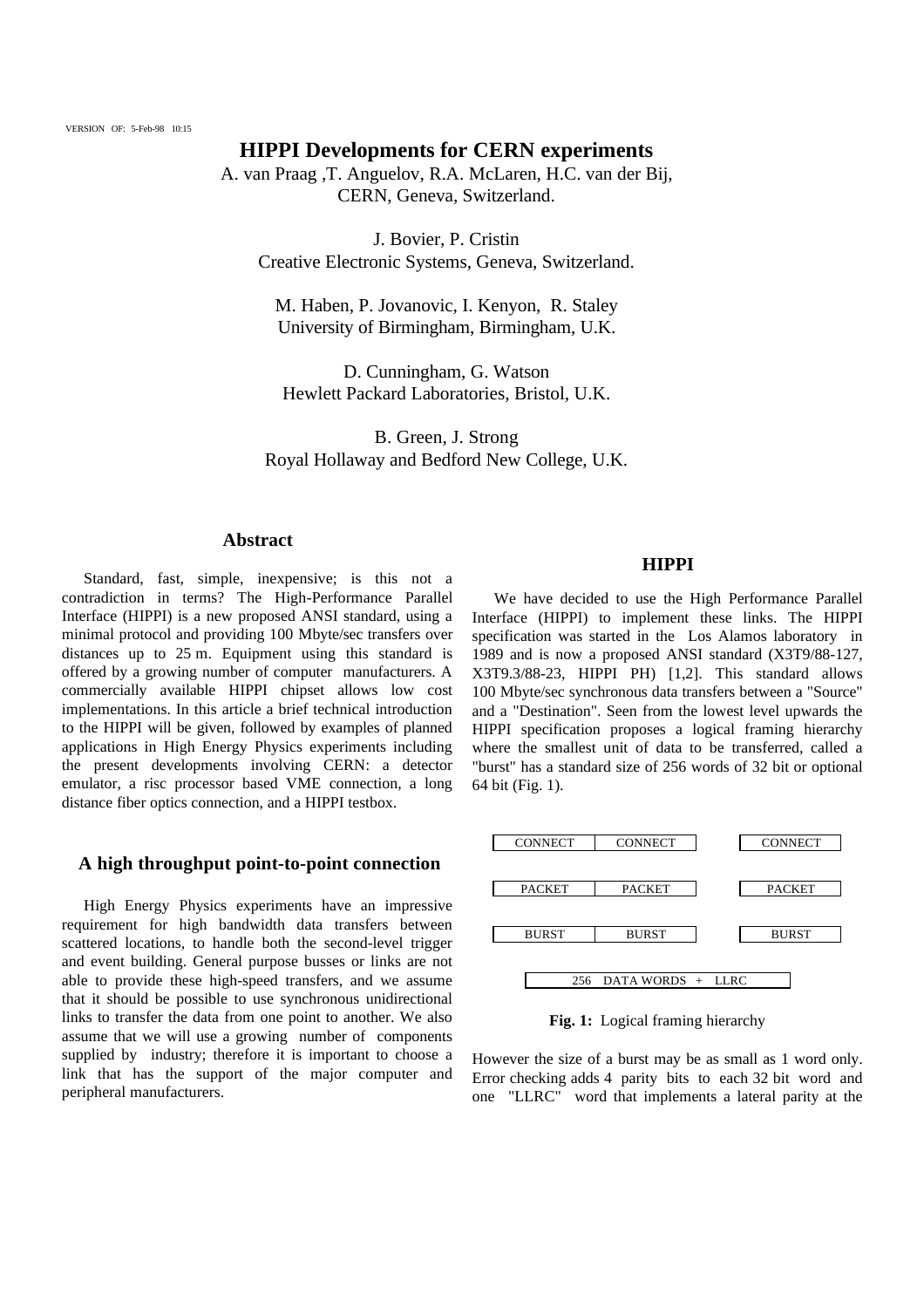

**Fig 2**: A Typical HIPPI Sequence

 end of each burst. For each burst to be sent by the source, the destination needs to acknowledge in advance with a "ready" pulse. One or more bursts are combined in a "packet" without a given upper limit. To avoid partly empty bursts, one shorter than the prescribed size can be included in each packet. The same structure repeats for the "connect cycle" where the number of packets per cycle can be chosen freely. To establish a connection the source sends a "request" to the destination which should acknowledge with a "connect" signal. Data put on the datalines during thisrequest-connect handshake can be used to send information concerning data to be transferred, or can be used as a addressing information in the case a switch is used, and is called the "I-field" (Fig. 2). Data transfer uses a 50 twisted pair cable of 15m or 25m. The clock is transferred through the cable with the data and has a rate of 25 Mhz which results in 100 Mbyte/sec synchronous data transfers. An optional second cable can double this throughput.

## *A HIPPI chip set*

A silicon chip-set in the form of a source circuit and a destination circuit are commercially available from AMCC. This chips perform the hardware protocol encoding and decoding and interface at the HIPPI-PH level, including burst partitioning of the input data. The data inputs on the source and outputs on the destination are foreseen to interface with synchronous FIFOs. The ECL conversions for connection to the cable are done inside the chips. The destination chip uses a phased lock loop to resynchronize the clock, which is necessary for applications in switches. These chips have been successfully used in several applications.

### *Commercially Available Products*

HIPPI interfaces are commercially available from a growing number of computer manufacturers as: IBM for the IBM 3090 and NEC mainframes, Sun and Silicon Graphics for workstations. Network Systems Corporation has a VMEbus to HIPPI interface and makes a HIPPI crossbar switch. The

latter has eight simplex channels or four full duplex channels and uses the bits 0-23 of the I-field for routing. The least 4 bits are the actual output port address. They are taken out by passing the switch and bits 4 to 23 are shifted to the low end. The actual switch address is placed in the upper 4 bits just freed. In this way several crossbar switches can be cascaded while the path followed can be reconstructed by the final destination. As an option the I-field can be passed unchanged.

## **HIPPI for LHC**

For Large Hadron Collider (LHC) experiments the very high interaction rate and the enormous number of channels present severe problems in storing and moving data at all levels of the trigger and data acquisition chain. Several study projects for new detector and trigger logic have been approved by the Detector Research and Development Committee (DRDC).

#### *Detector Emulator*

The Detector emulator, known now as SLATE is designed to provide data at a rate, and a complexity, that allow realistic tests of the performance of links and processors chosen for use in a second level trigger. Flexibility is obtained by using software to create files of data describing the output of the detector. To make tests of different architectures as realistic as possible physics generators and detector simulations are used to produce a data-base. A workstation is used to construct from this data-base and from additional user data, the files containing the regions of interest. After formatting and adding the parameters for the physical output, this files are loaded into the emulator using ethernet. On receipt of a start signal the emulator loops sending partial event data. Hardware daughter boards are used as output device such that different physical outputs can be tested.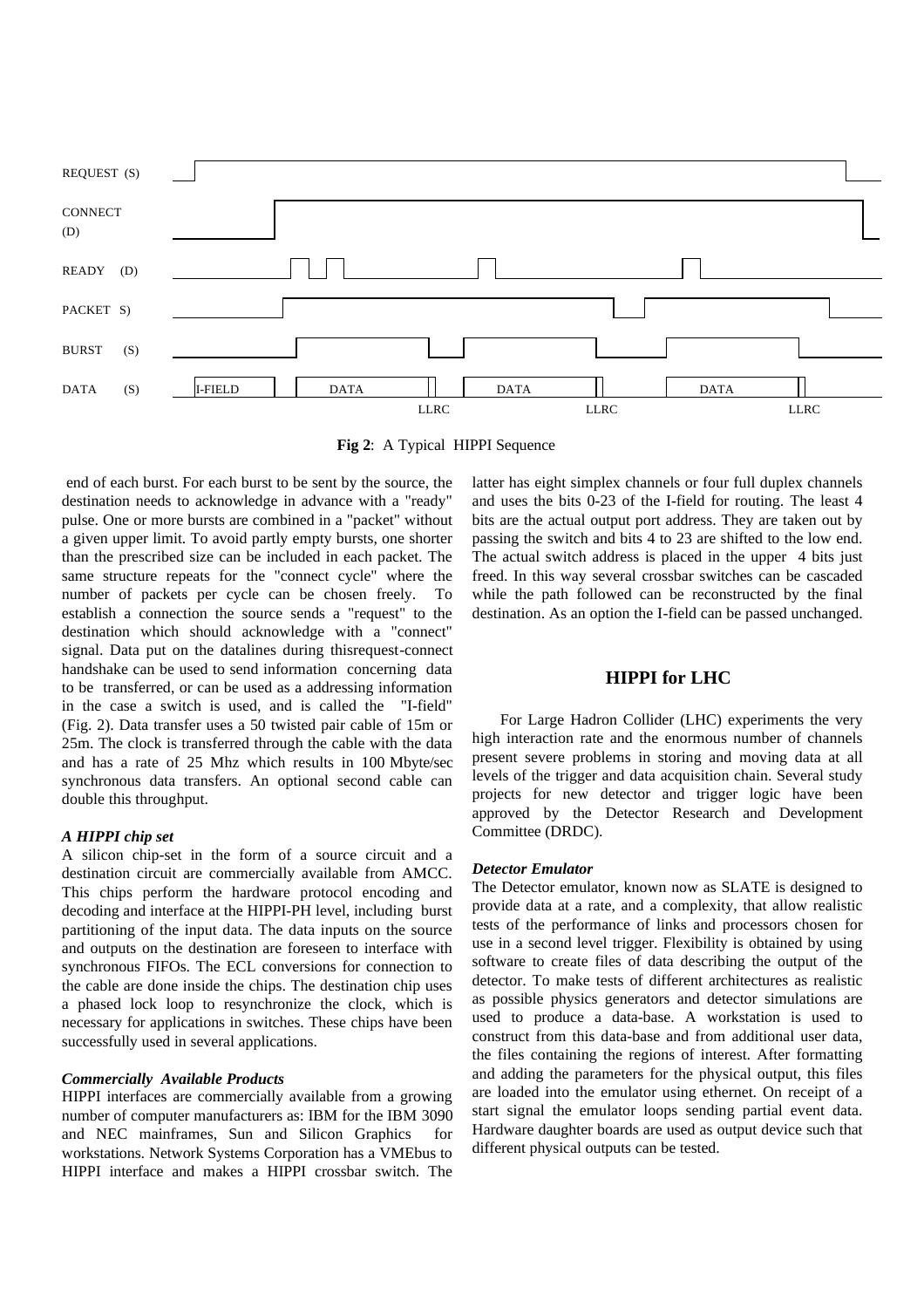The emulator system is being build in VME. Basically it is a memory which size is defined as 48 bit by 64 Kwords. Information from simulations of the Spacal and TRD detectors indicate that areas of interest for second level triggers have the size of about 2 Kbyte. Using two units 500 events can be stored. To achieve the necessary transfer time of 10 μsec/event, data must be transported at a rate of 100 Mbyte/sec.

The first daughter board to be tested is a HIPPI source[4]. It uses the AMCC source chip.

## *VMEbus to HIPPI interfacing*

The VMEbus to HIPPI interface is designed to allow the integration of HIPPI into VMEbus environments. VMEbus has been selected by the DRDC project as RD13 and is a framework in which to prototype new hardware and software. In RD13 it is planned to use the commercially available HIPPI switch from NSC to build events. The idea of using a crossbar switch to build events is presented in a paper by E. Barsotti et al.[5]**.** In the RD13 project each detector crate will be equipped with an intelligent HIPPI source going to the crossbar switch to build the event in one of several destinations [6]. The on board processors will analyze the data and good events are transmitted to the host computer.

For the HIPPI sources the RIO 8260 processor board with a RISC R3051 microprocessor, equipped with a RIO HIPPI Source daughter board, will be used. The RHS module implements a HIPPI Source interface that is fully compliant with the HIPPI-PH standard. The processor sets up all data transfers and sends data from either the VME-bus or the local memory to the RHS. The RIO 8260 has a special mode to transfer data from the local memory to the RHS at a rate of 50 MByte/sec. The device has selectable modes to swap the bytes in the datawords, a feature needed if one sends data to computers with a different byte organization.

For debugging and testing purposes, the RHS has a step-bystep mode and is equipped with registers that can read back all data and control signals under software control.

| <b>CHIP</b> | <b>FUNCTION</b>                  | SIZE IN mm       | <b>POWER</b> |
|-------------|----------------------------------|------------------|--------------|
| Encoder     | Encoding<br>$16:4$ multiplex     | $4 \times 5$     | 3 W          |
| <b>MUX</b>  | $4:1$ multiplex                  | $1.3 \times 2$   | 1 W          |
| PLL         | Clock recovery $1:4$ demultiplex | $2.3 \times 2.6$ | 1.5 W        |
| Decoder     | Decoding<br>$4:16$ demultiplex   | 4 x 4            | 2W           |

# **HFOX**

One of the first applications at CERN for HIPPI components will be in the L3 off-line area [7]. It is planned to attach several workstations via a HIPPI switch to an IBM 3090/200j system (Fig. 3:). This data analyzing system is for



**Fig. 3:** The L3 Pilot Project

the moment coupled to the on-line VAX 6300 data acquisition computer using a 10 Km fiber optic link running at 1 Mbyte/sec . To cover this distance with an increased speed we are developing the **H**IPPI **F**iber **O**ptic e**X**tension (HFOX) full duplex connection that replaces the standard 25 m copper cables.

For serialization and deserialization of the 43 HIPPI signals the Hewlett-Packard chipset (table 1) is used [7]. This bipolar silicon chipset is specified for 16 bit parallel input at 75 Mhz and delivers with the encoding overhead a 1.5 Ghz serial output. The proprietary encoding algorithm achieves a good long term DC balance which simplifies stabilization of the laser-bias for constant output power. The interface to this chipset is a 1 to 3 multiplexer for the source coupling. The 25 Mhz HIPPI clock is used as input to the chipsets 75 Mhz phase locked loop. In the receiver the balanced code permits AC-coupling without signal degradation. The data is demultiplexed 3 to 1 to recombine the 43 bits and divides the extracted clock down to the original 25 Mhz. HFOX is a collaboration between CERN, Birmingham University and Hewlett Packard England.

 **Table 1** H.P. Chip set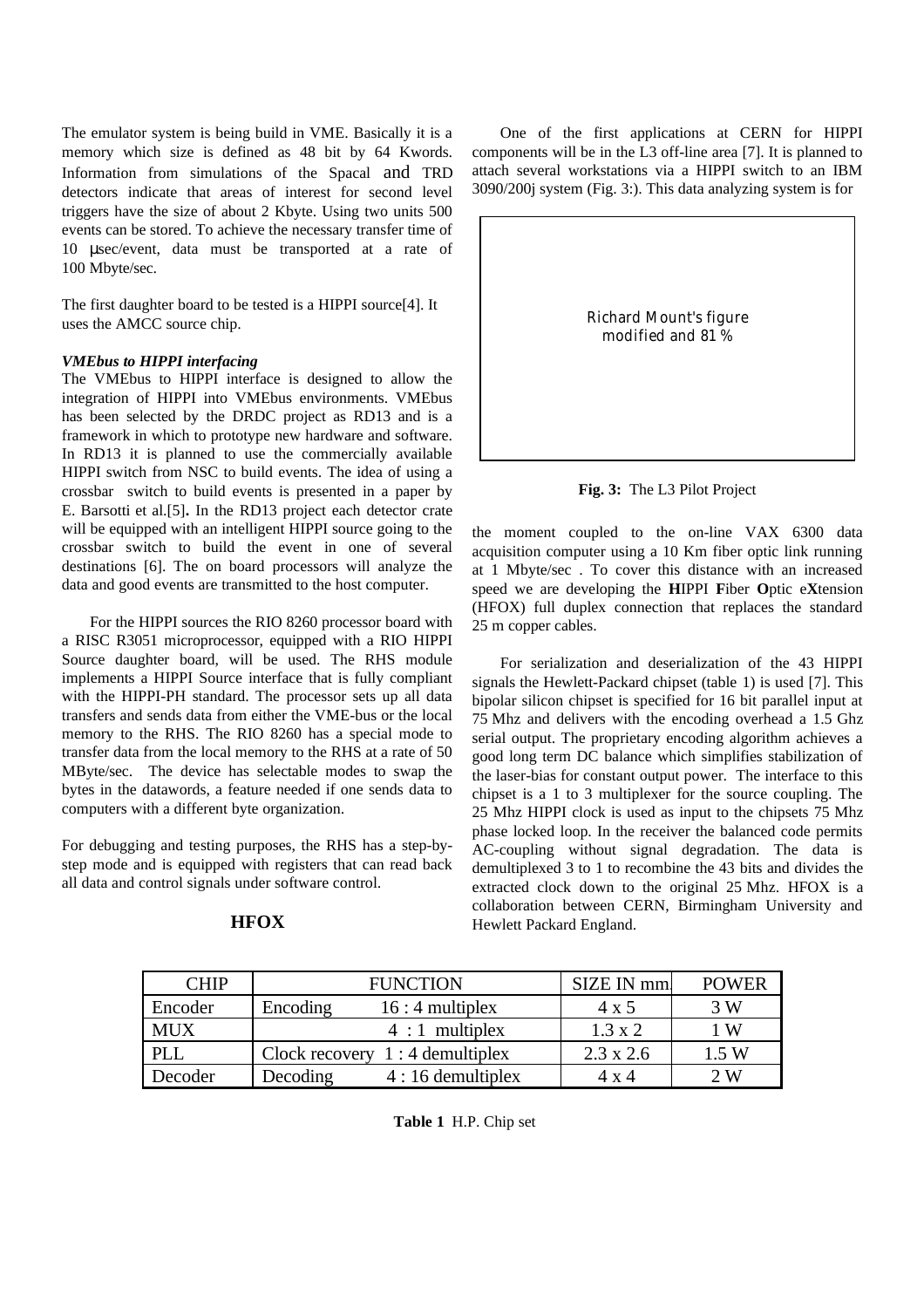| <b>Data Generator</b> | <b>Variable Timings</b>    | <b>Error Detection</b>      | <b>Analysis</b>         |
|-----------------------|----------------------------|-----------------------------|-------------------------|
| Cyclic Data           | <b>Switch Interconnect</b> | <b>Inject Parity Errors</b> | <b>Connect Length</b>   |
| <b>Random Data</b>    | <b>Request Timing</b>      | <b>Inject LLRC Errors</b>   | Ready Length            |
| 1024 Data Words       | <b>Connect Accept Time</b> |                             | Interconnect D-S        |
|                       | Ready Accept Time          |                             | <b>Ready Counter</b>    |
| Data Format           | Valid Connect to Packet    |                             | Variable Clock Delay    |
| Set Packet Length     | Packet to Burst            |                             | <b>Clock Analysis</b>   |
| Set Burst Length      | <b>Burst Interval</b>      |                             | Variable Frequency      |
| Change I-field        | <b>Output Clock Delay</b>  |                             | Duty-Cycle Jitter       |
|                       |                            |                             | <b>Frequency Jitter</b> |

All functions of the HIPPI source can run manually in single cycle mode, or under processor control with programmed cycle speed.

**Table 2** HIPPI Testbox Source Properties

# **The HIPPI Testbox**

Tp allow CERN to test and maintain HIPPI equipment, a powerful test facility is required. A tester has been developed at Los Alamos National Laboratories. A second testbox is being constructed at CERN. This testbox allows testing HIPPI equipment both inside and outside the specifications [10,11] and includes the facility of deliberately introducing errors. The main features of the CERN HIPPI testbox are:

> Manual set-up Processor controlled set-up Possibilities for remote analysis Checking the HIPPI specifications Checking not allowed conditions

Separate source and destination boards, can be used individually to test HIPPI equipment, or the boards may be connected and the testbox can placed in an existing link. Using the VME interface for processor control gives an extended range of possibilities and makes more accurate adjustments possible. Coupling the processor to Ethernet makes remote analysis possible. The remote control software will use TCP/IP. The user interface uses X-windows. The host machine will be a UNIX workstation. Analysis can be done from a large amount of workstations including the more sophisticated PC's. For source and destination the functionality can be divided in four subgroups, Data, Variable timings, Error detection and Analysis. The source (Table 2) cyclic and random data generator is a hardware implementation able to deliver data at the full HIPPI speed. The 1024 x 40 Fifo memory is loaded with data via the VME port. The destination has the same size Fifo memory to store received data together with the Analysis bits. Variable timings on source, and destination (Table 3) are settings running from 0 to 15 or from 0 to 31 clock pulses for the indicated functions. Each has a default setting that corresponds to the minimum value in the specifications. The error detection part in the source can inject parity bits in every byte and LLRC errors on every bit and in any word chosen. The destination will store the error bits. Counters register up 256 errors for long term tests. The analysis part are functions used for remote analysis. However Clock Analysis has only manual controls and is used for clock stability and benchmark tests.

The HIPPI testbox is being build using VXI crate and boards. To avoid timing constraints it is almost entirely

| <b>Stored Data</b> | <b>Variable Timings</b> | <b>Error Detection</b>         | <b>Analysis</b>        |
|--------------------|-------------------------|--------------------------------|------------------------|
| I-field            | Switch Interconnect     | Detect and Store Parity Errors | <b>Start of Packet</b> |
| 1024 Data Words    | Reject/Connect cycle    | <b>Count Parity Errors</b>     | End of Packet          |
|                    | <b>Connect to Ready</b> | Detect and Store LLRC Errors   | <b>Start of Burst</b>  |
|                    | Ready Pulse Length      | <b>Count Parity Errors</b>     | End of Burst           |
|                    |                         |                                | Interconnect S-D       |

**Table 3** HIPPI Testbox Destination Properties